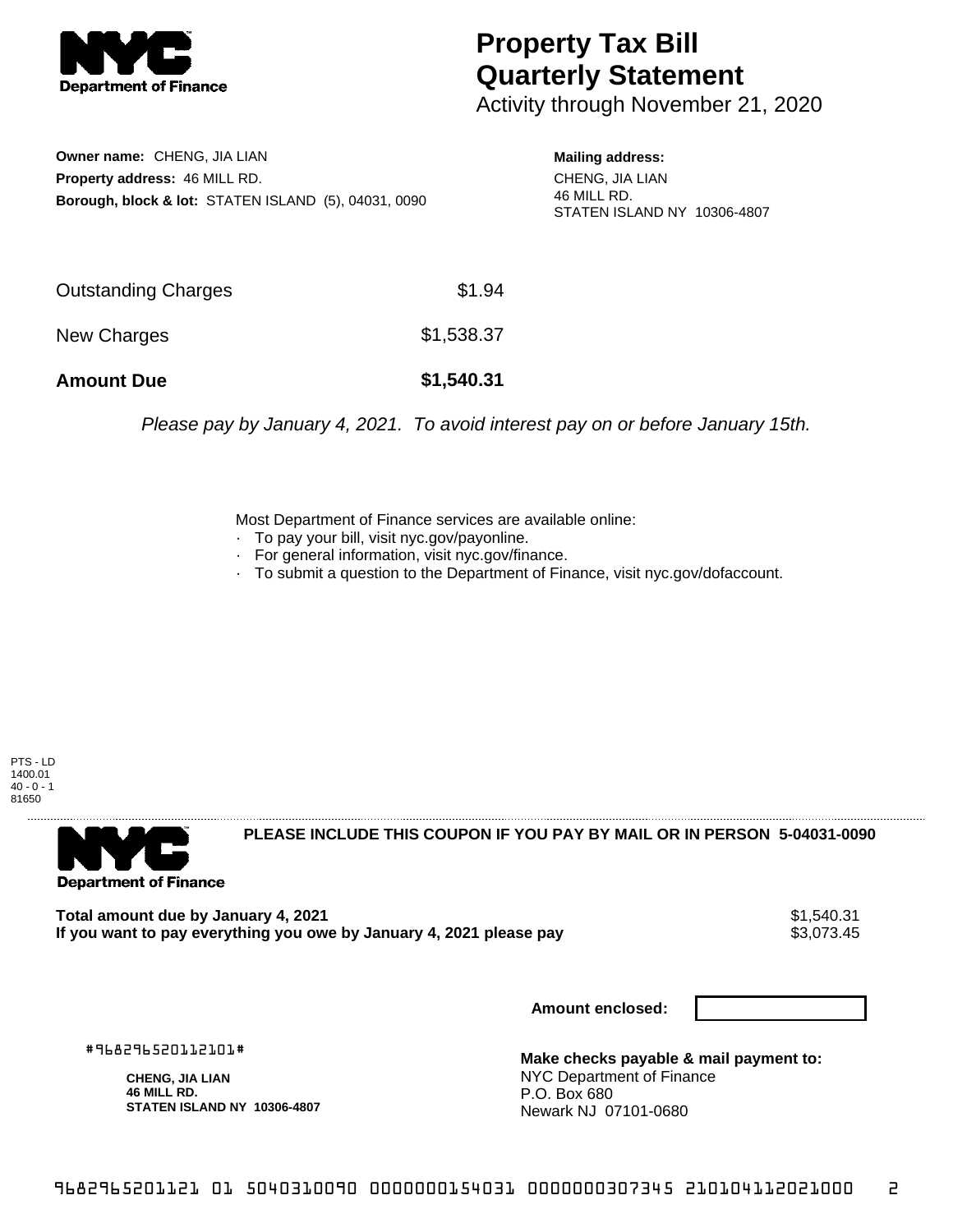

Total credit applied  $$1,560.59$ 

| <b>Billing Summary</b>                                              | <b>Activity Date Due Date</b> |            | Amount                  |
|---------------------------------------------------------------------|-------------------------------|------------|-------------------------|
| Outstanding charges including interest and payments                 |                               |            | \$1.94                  |
| Finance-Property Tax<br>Adopted Tax Rate                            |                               | 01/01/2021 | \$1,556.31<br>$$-17.94$ |
| <b>Total amount due</b>                                             |                               |            | \$1,540.31              |
| <b>Tax Year Charges Remaining</b>                                   | <b>Activity Date</b>          | Due Date   | <b>Amount</b>           |
| Finance-Property Tax<br><b>Adopted Tax Rate</b>                     |                               | 04/01/2021 | \$1,556.31<br>$$-17.94$ |
| Total tax year charges remaining                                    |                               |            | \$1,538.37              |
| If you want to pay everything you owe by January 4, 2021 please pay |                               |            | \$3,073.45              |
| If you pay everything you owe by January 4, 2021, you would save:   |                               |            | \$5.23                  |
| <b>Overpayments/Credits</b>                                         | <b>Activity Date</b>          | Due Date   | Amount                  |
| <b>Credit Balance</b>                                               |                               | 10/01/2020 | $$-1,560.59$            |

Credit Applied \$1,560.59 \$1,560.59

**Total overpayments/credits remaining on account \$0.00**

## **Home banking payment instructions:**

- 1. **Log** into your bank or online bill pay website.
- 2. **Add** the new payee: NYC DOF Property Tax. Enter your account number, which is your boro, block and lot, as it appears here: 5-04031-0090 . You may also need to enter the address for the Department of Finance. The address is P.O. Box 680, Newark NJ 07101-0680.
- 3. **Schedule** your online payment using your checking or savings account.

## **Did Your Mailing Address Change?** If so, please visit us at **nyc.gov/changemailingaddress** or call **311.**

When you provide a check as payment, you authorize us either to use information from your check to make a one-time electronic fund

transfer from your account or to process the payment as a check transaction.